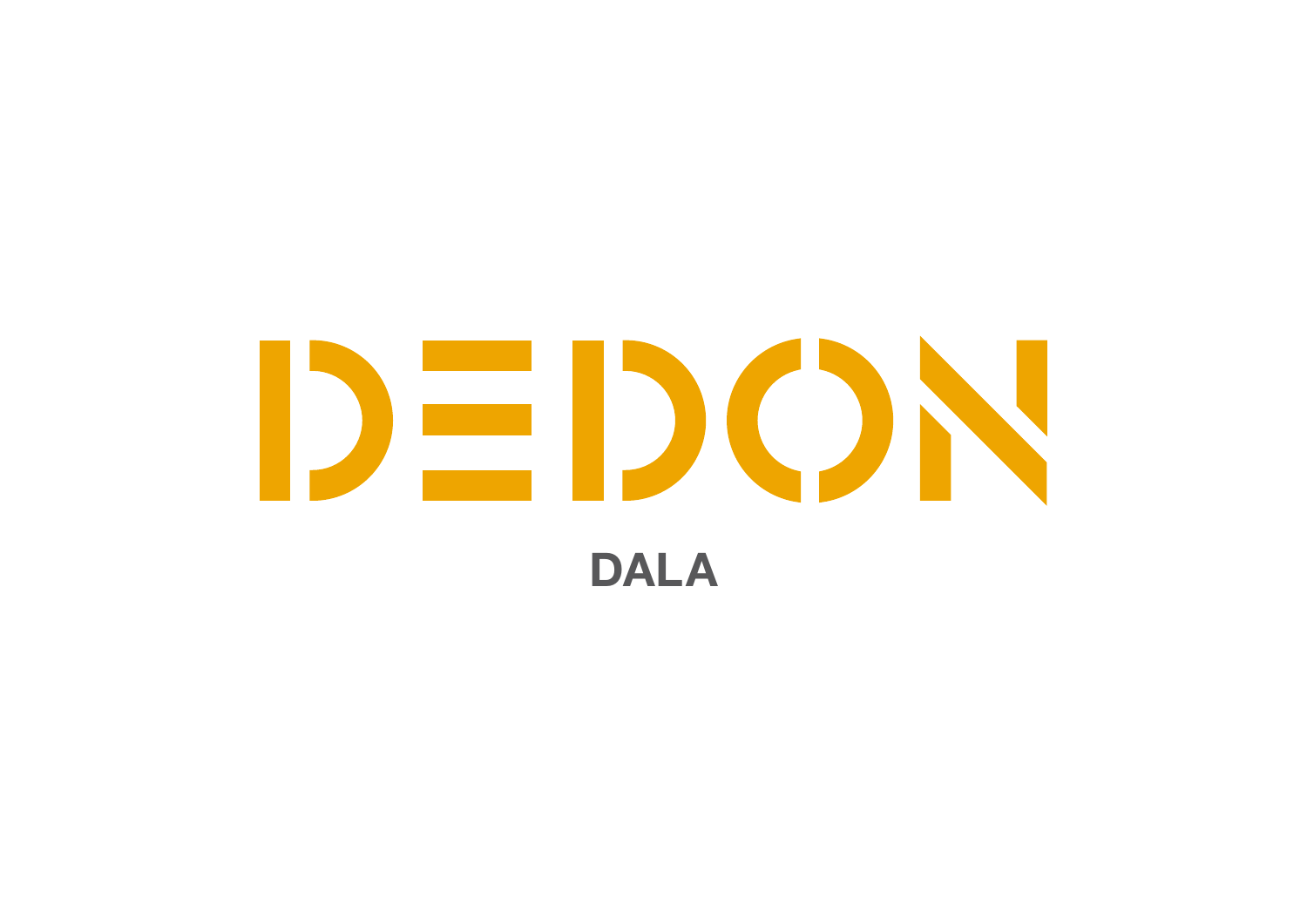

Design by Stephen Burks | Item code: 073003 | Weight 6,6 kg/15 lbs | Volume 0,72 m<sup>3</sup>/25 cu ft | COM (Customer Own Material): 4,57 m/5.00 yds (plain fabric only)



#### **Measurements** cm inch 70,5  $273/$ 72,5  $281/$ 41 16¼ <u>1</u>  $\stackrel{\textstyle\alpha}{\scriptstyle\alpha}$ ፡ 4¼ ဖ 2¼

Collection: DALA takes inspiration from the artisanship and improvised seating arrangements of the developing world. Surface and structure merge in this versatile collection by Stephen Burks, each piece starting as a powder-coated frame of aluminum mesh through which DEDON´s master weavers thread colorful strands of our revolutionary new ecological fiber.

Club chair: Comfortable, casual and generously proportioned, the DALA Club Chair comes with a colorcoordinated back and seat cushion.

Frame: Aluminum

Finishing: Frame is electrostatic powder-coated. Fiber is High-Density Polyethylene (HDPE).

Characteristics: Colorful, distinctive, innovative, versatile, practical, ecological

Frame Maintenance: Clean with soft cloth and warm water. Contact with chlorinated pool water should be avoided. Areas splashed with chlorinated water should be cleaned with ordinary water.

DEDON

Cushion Maintenance: All cushion covers can be removed and washed.



*To learn more about DEDON, our collections and warranty policy, please visit our website –*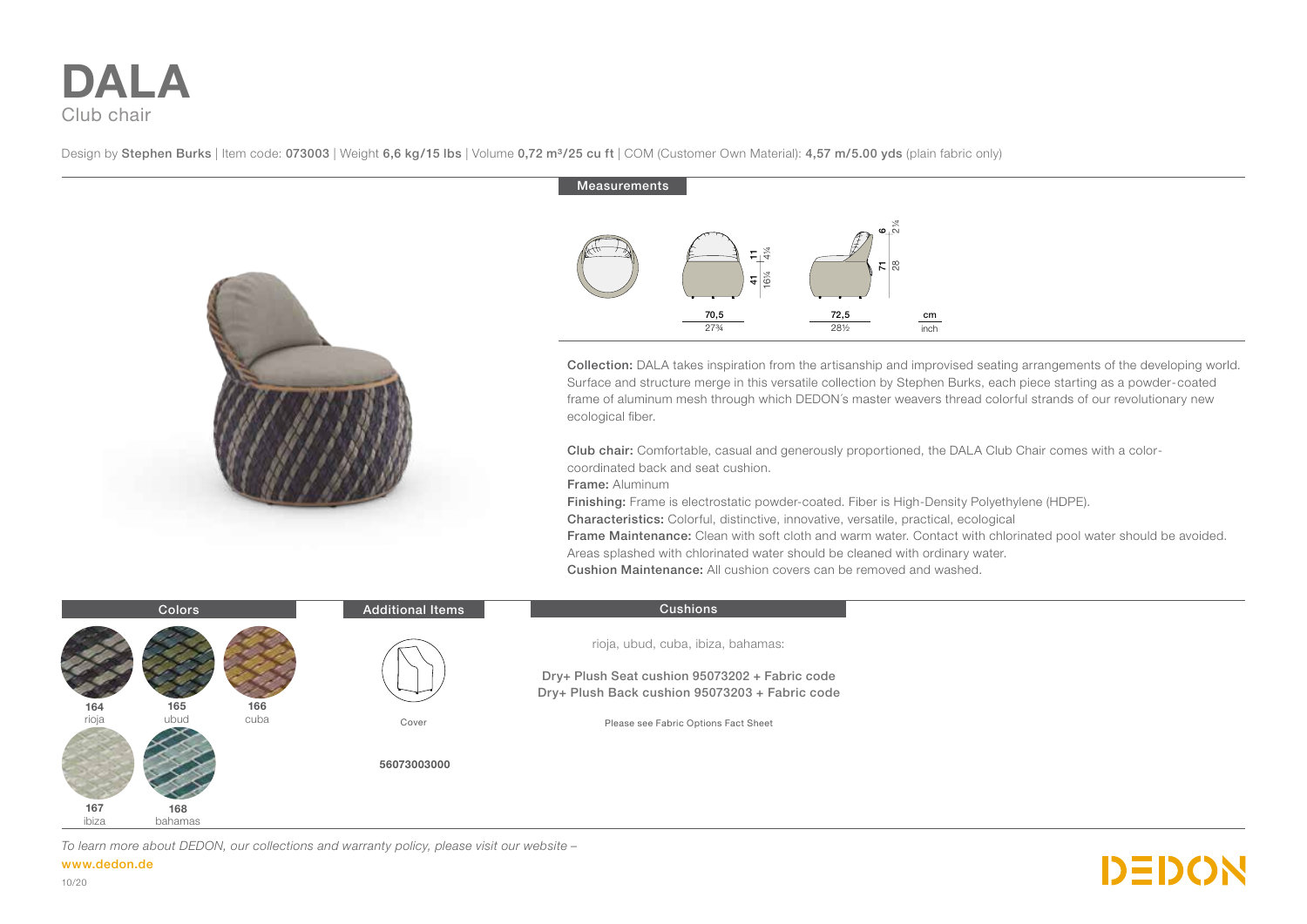**DALA** Lounge chair

Design by Stephen Burks | Item code: 073005 | Weight 9,3 kg/21 lbs | Volume 0,72 m<sup>3</sup>/25 cu ft | COM (Customer Own Material): 4,57 m/5.00 yd (plain fabric only)





Collection: DALA takes inspiration from the artisanship and improvised seating arrangements of the developing world. Surface and structure merge in this versatile collection by Stephen Burks, each piece starting as a powder-coated frame of aluminum mesh through which DEDON´s master weavers thread colorful strands of our revolutionary new ecological fiber.

Lounge chair: Comfortable, casual and generously proportioned, the DALA Lounge Chair comes with a colorcoordinated back and seat cushion.

Frame: Aluminum

Finishing: Frame is electrostatic powder-coated. Fiber is High-Density Polyethylene (HDPE).

Characteristics: Colorful, distinctive, innovative, versatile, practical, ecological

Frame Maintenance: Clean with soft cloth and warm water. Contact with chlorinated pool water should be avoided. Areas splashed with chlorinated water should be cleaned with ordinary water.

DEDON

Cushion Maintenance: All cushion covers can be removed and washed.



*To learn more about DEDON, our collections and warranty policy, please visit our website –*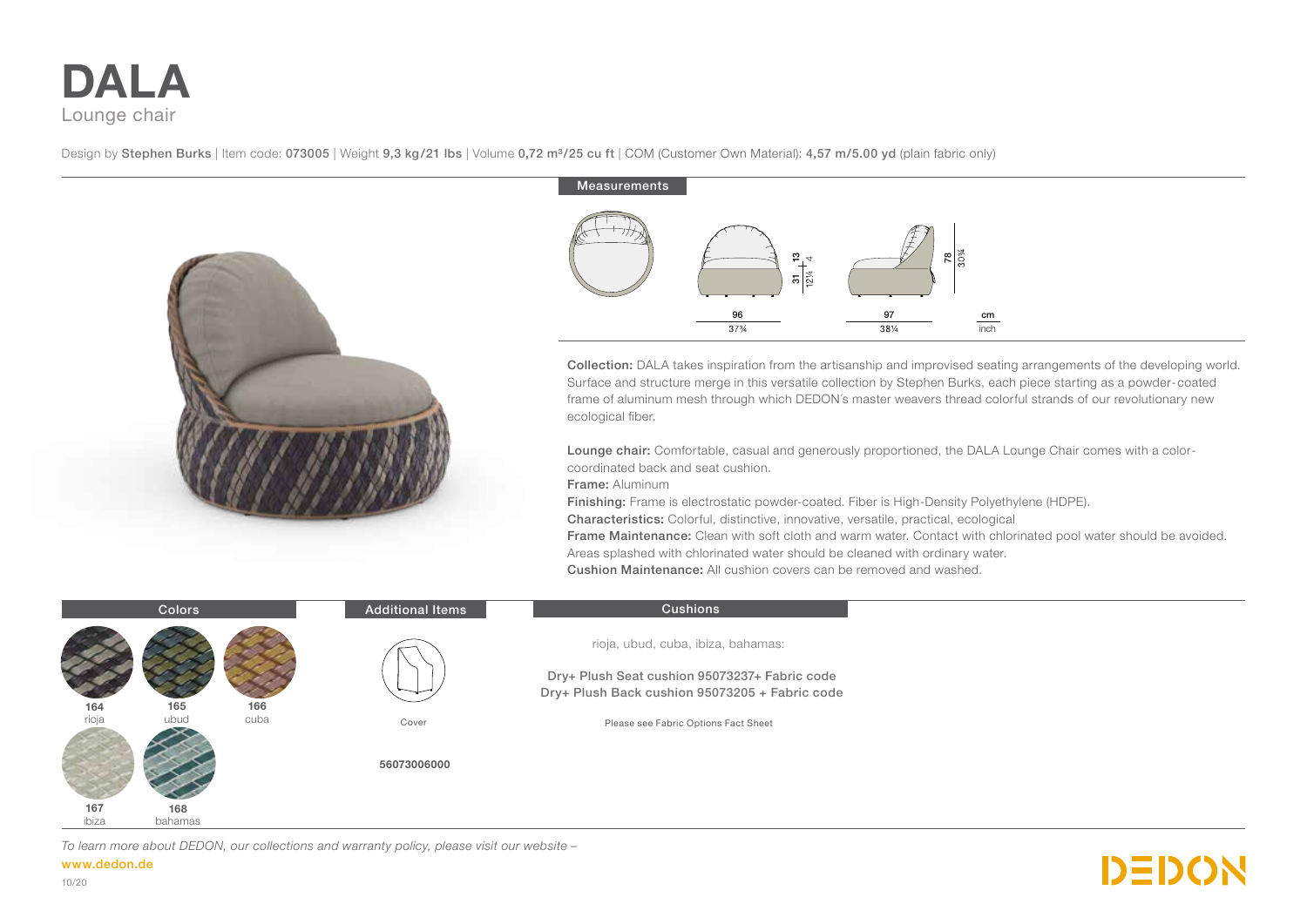## **DALA** Loveseat

Design by Stephen Burks | Item code: 073004 | Weight 30 kg/66 lbs | Volume 2,51 m<sup>3</sup>/35 cu ft | COM (Customer Own Material): 7,32 m/8.00 yd (plain fabric only)



#### Measurements



Collection: DALA takes inspiration from the artisanship and improvised seating arrangements of the developing world. Surface and structure merge in this versatile collection by Stephen Burks, each piece starting as a powder-coated frame of aluminum mesh through which DEDON's master weavers thread colorful strands of our revolutionary new ecological fiber.

Loveseat: This spacious daybed has wheels underneath for smooth rotation, pull-out casters for easy mobility and a swiveling table featuring a premium teak tabletop.

Frame: Aluminum

Finishing: Frame is electrostatic powder-coated. Fiber is High-Density Polyethylene (HDPE). The swiveling table of the DALA loveseat consists of a powder-coated aluminum post and a tabletop of premium teak.

Characteristics: Colorful, distinctive, innovative, versatile, practical, ecological

Frame Maintenance: Clean with soft cloth and warm water. Avoid contact with chlorinated pool water. Areas splashed with chlorinated water should be cleaned with ordinary water. Wash tabletop with warm water in which natural soap flakes have been dissolved or with DEDON´s teak cleaner.

DEDON

Cushion Maintenance: All cushion covers can be removed and washed.



*To learn more about DEDON, our collections and warranty policy, please visit our website –*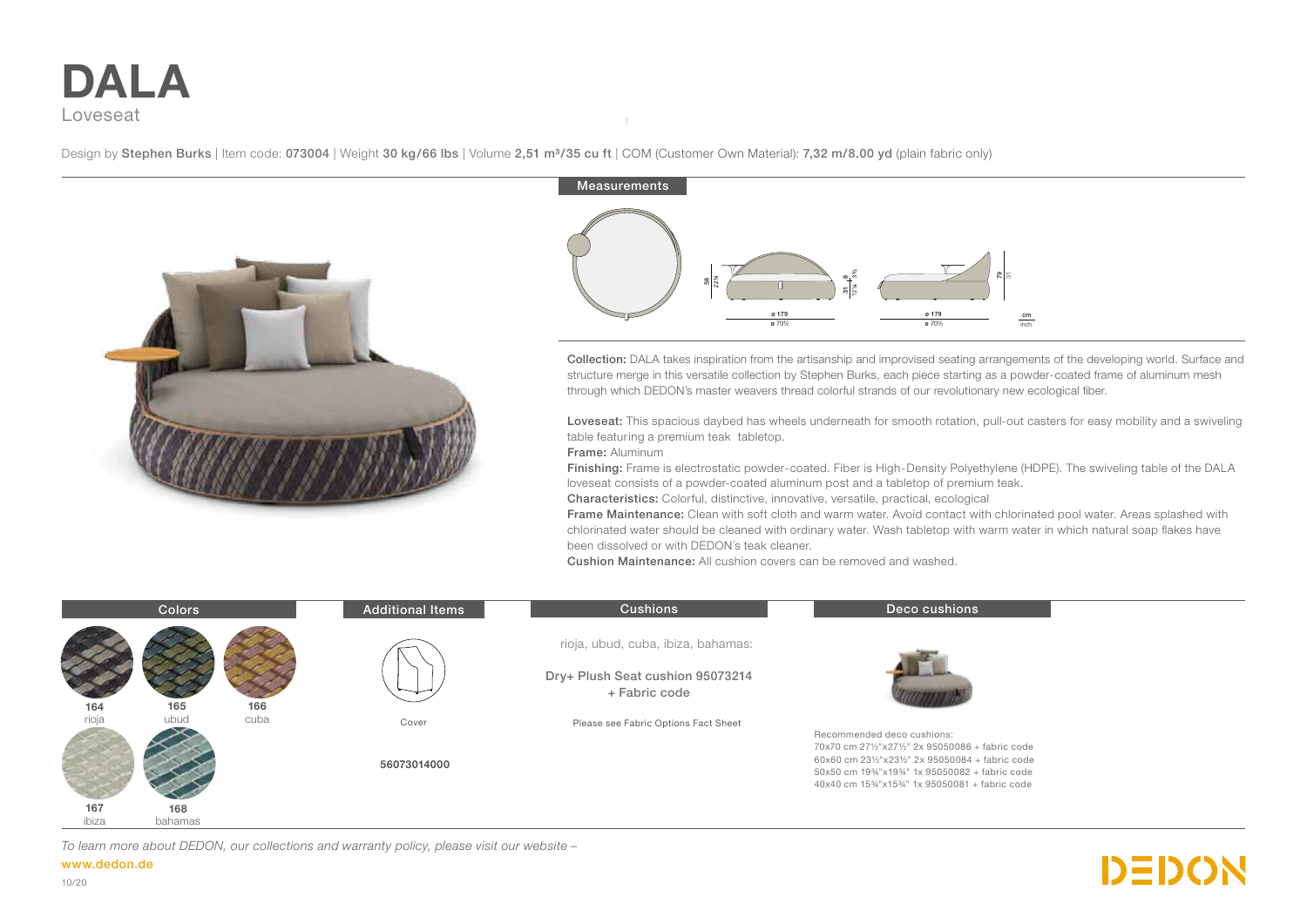## **DALA** Footstool / Coffee table

Design by Stephen Burks | Item code: 073037 | Weight 6,7 kg/15 lbs | Volume 0,29 m<sup>3</sup>/10 cu ft | COM (Customer Own Material): 2,75 m/3.00 yd (plain fabric only)



### **Measurements** 31 10 4ø 96 ø 96 cm inch a 373/4 ø 37%

Collection: DALA takes inspiration from the artisanship and improvised seating arrangements of the developing world. Surface and structure merge in this versatile collection by Stephen Burks, each piece starting as a powder-coated frame of aluminum mesh through which DEDON's master weavers thread colorful strands of our revolutionary new ecological fiber.

Footstool/Coffee table: The same diameter as the lounge chair, this comfortable footstool doubles as casual seating. And with its color-coordinated glass top, it can also be used as a coffee table.

Frame: Aluminum

Finishing: Frame is electrostatic powder-coated. Fiber is High-Density Polyethylene (HDPE).

Characteristics: Colorful, distinctive, innovative, versatile, practical, ecological

Options: This item may be either used as coffee table (when glass top is applied) or footstool (when cushion is applied). Frame Maintenance: Clean with soft cloth and warm water. Contact with chlorinated pool water should be avoided. Areas splashed with chlorinated water should be cleaned with ordinary water.

DEDON

Cushion Maintenance: All cushion covers can be removed and washed.

|       | Colors  |      | <b>Additional Items</b> | <b>Cushions</b>                                                                         | Tabletop                                      |
|-------|---------|------|-------------------------|-----------------------------------------------------------------------------------------|-----------------------------------------------|
|       |         |      |                         | rioja, ubud, cuba, ibiza, bahamas:<br>Dry+ Plush Seat cushion 95073237<br>+ Fabric code | Glass nori<br>22273039133<br>Glass terracotta |
| 164   | 165     | 166  |                         |                                                                                         | 22273039084                                   |
| rioja | ubud    | cuba | Cover                   | Please see Fabric Options Fact Sheet                                                    | Glass stone<br>22273039314                    |
|       |         |      | 56073038000             |                                                                                         |                                               |
| 167   | 168     |      |                         |                                                                                         |                                               |
| ibiza | hahamas |      |                         |                                                                                         |                                               |

*To learn more about DEDON, our collections and warranty policy, please visit our website –*